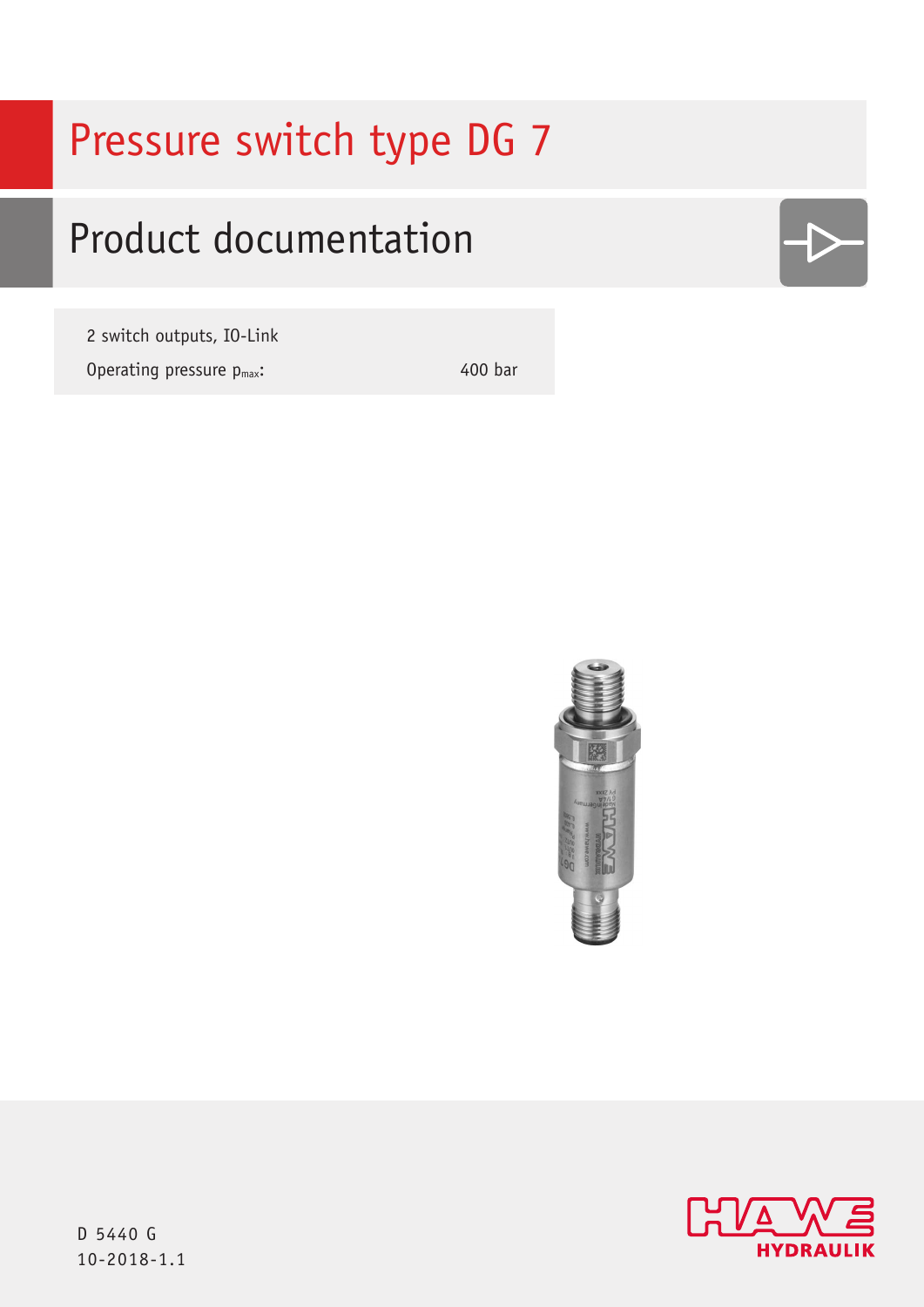

© by HAWE Hydraulik SE.

The reproduction and distribution of this document as well as the use and communication of its contents to others without explicit authorisation is prohibited.

Offenders will be held liable for the payment of damages.

All rights reserved in the event of patent or utility model applications.

Brand names, product names and trademarks are not specifically indicated. In particular with regard to registered and protected names and trademarks, usage is subject to legal provisions.

HAWE Hydraulik respects these legal provisions in all cases.

Printing date / document generated on: 27.11.2018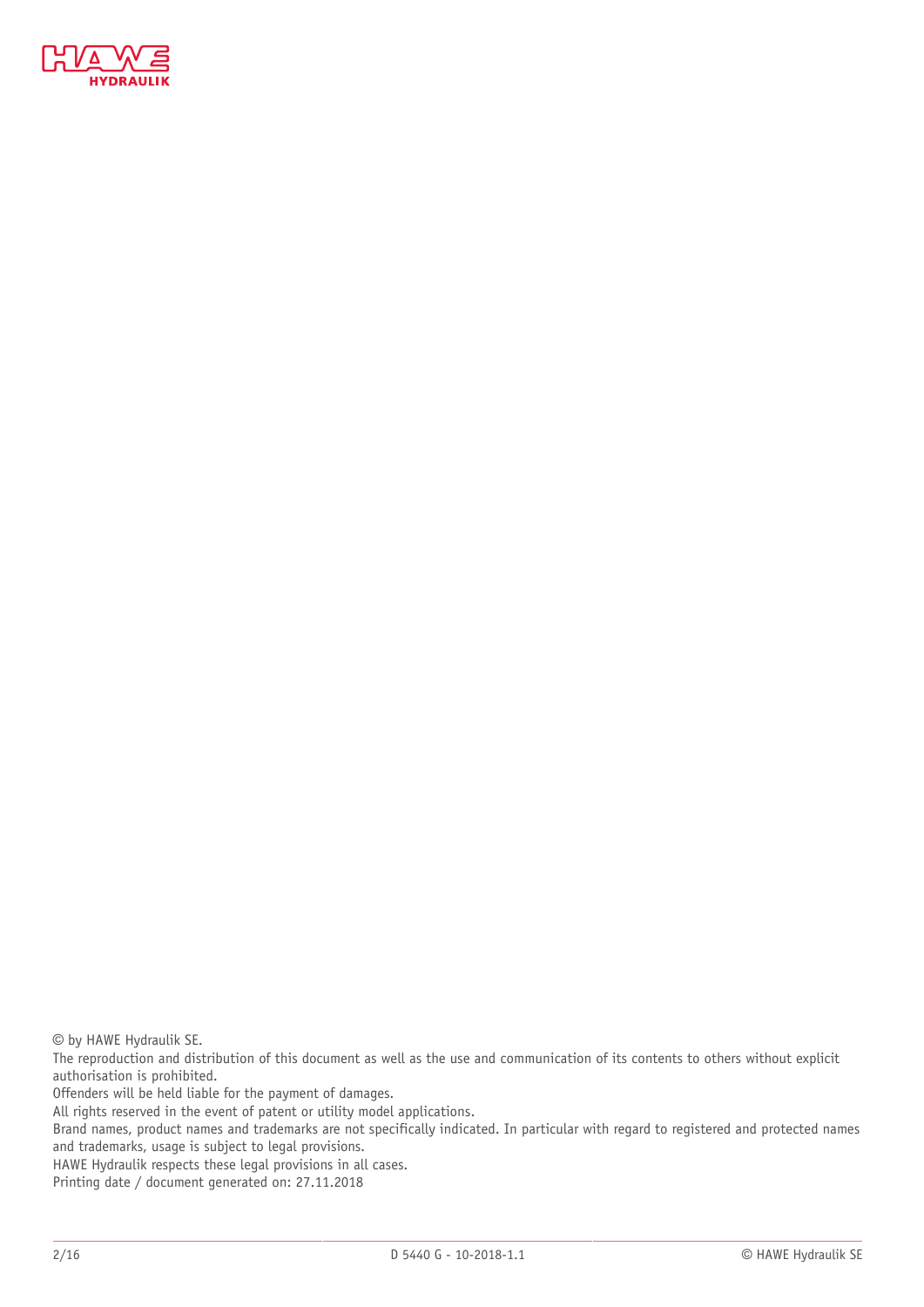

## Contents

| $\mathbf{1}$   |  |
|----------------|--|
| $\overline{2}$ |  |
| $\overline{3}$ |  |
| 3.1            |  |
| 3.2            |  |
| 3.3            |  |
| 3.4            |  |
| $\overline{4}$ |  |
| 5 <sup>5</sup> |  |
| 5.1            |  |
| 5.2            |  |
| 5.3            |  |
| 5.4            |  |
| 6 <sup>1</sup> |  |
| 6.1            |  |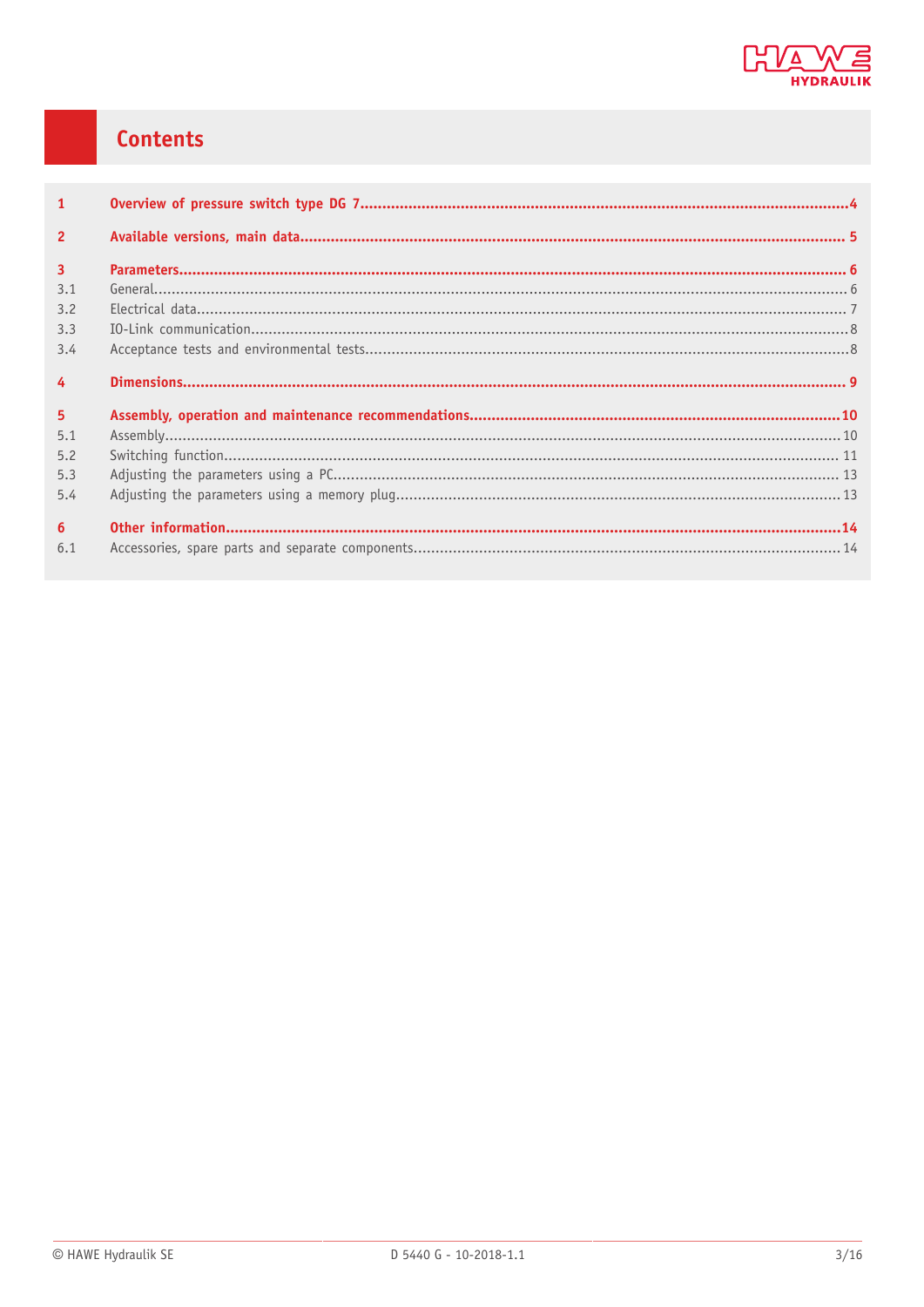

## <span id="page-3-0"></span>**1 Overview of pressure switch type DG 7**

Pressure switches are hydraulic accessories. They close or open electrical contacts when under pressure.

The pressure switches are used to issue an electrical switching command or signal for further work steps when a predefined pressure value is reached. Two independent switching points can be programmed.

The DG 7 pressure switch device has an IO-Link communication interface. The parameters of the device can only be adjusted using IO-Link via a PC or memory module.

#### **Features and benets:**

- Two switch outputs as normally closed contact or normally open contact, PNP or NPN programmable
- Process data, output signal and diagnostic messages available via IO-Link
- Compact design
- Shorter commissioning times

#### **Intended applications:**

- Mobile hydraulics
- Industrial hydraulics



*Pressure switch type DG 7*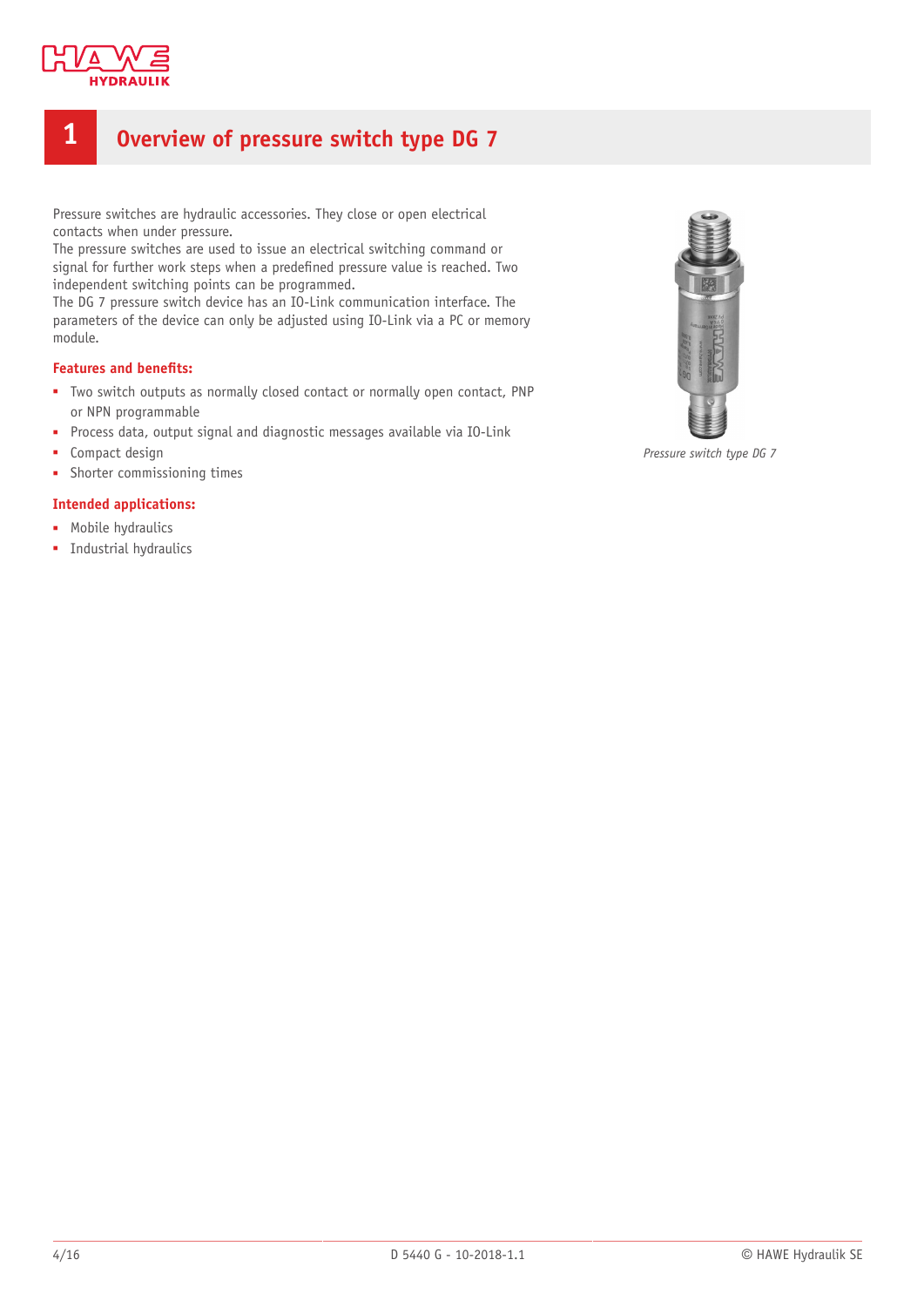

## <span id="page-4-0"></span>**2 Available versions, main data**

**Circuit symbol:**



**Order coding example:**



**Pressure stage** Table 1 Pressure stage

**Basic type**

#### **Table 1 Pressure stage**

| Coding        | Pressure setting (bar) |
|---------------|------------------------|
|               | 0100                   |
| $\mathcal{L}$ | 0250                   |
|               | 0400                   |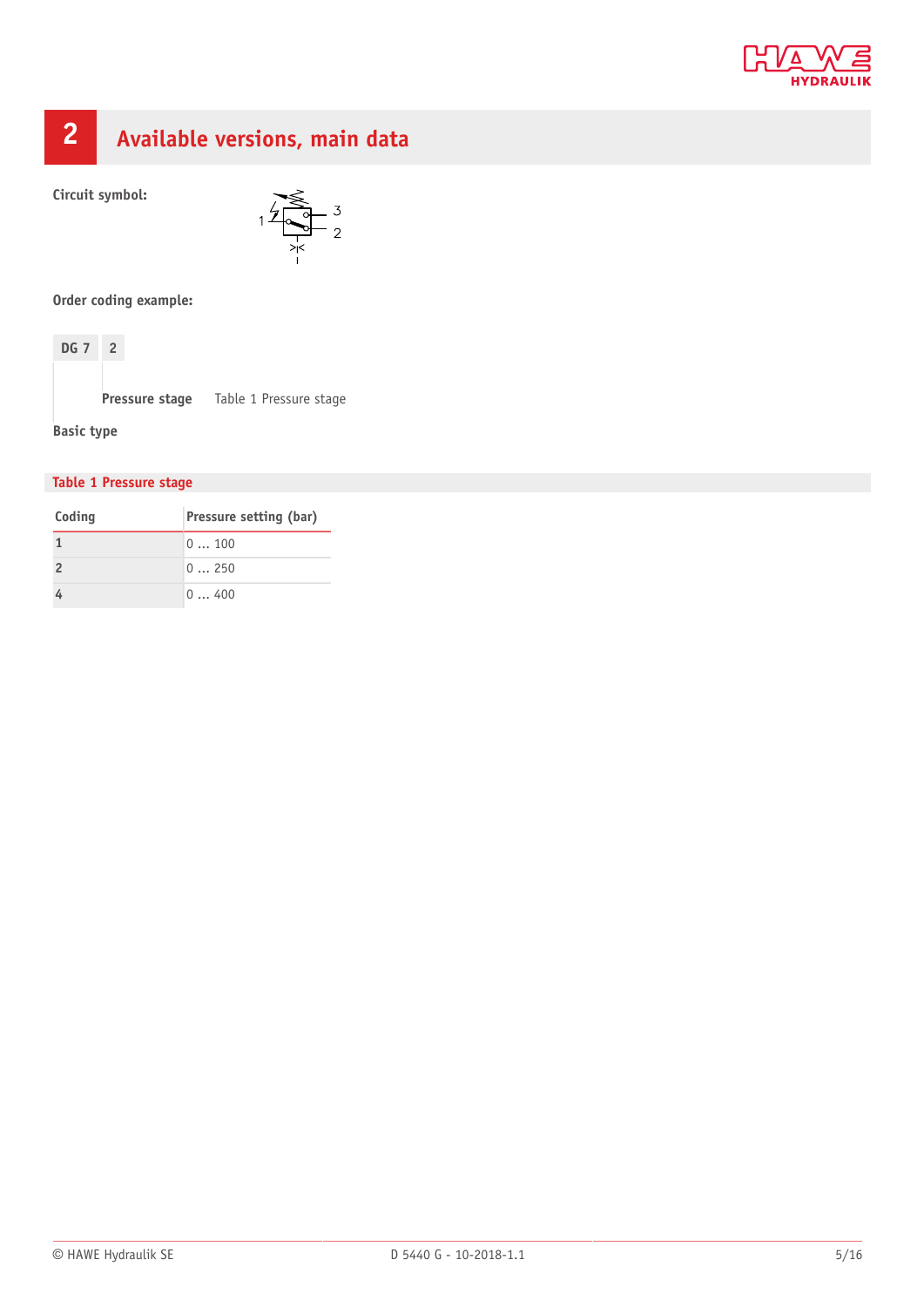

## <span id="page-5-0"></span>**3 Parameters**

#### <span id="page-5-1"></span>**3.1 General**

| <b>Designation</b>                  | Pressure switch                                                                                              |  |
|-------------------------------------|--------------------------------------------------------------------------------------------------------------|--|
| Design                              | Metallic thin-film cell                                                                                      |  |
| Model                               | Screw-in part                                                                                                |  |
| <b>Electrical connection</b>        | M12x1, 4-pole                                                                                                |  |
| <b>Material</b>                     | V <sub>2</sub> A                                                                                             |  |
| <b>Tightening torque</b>            | 2535 Nm Chapter 4, "Dimensions"                                                                              |  |
| Material with contact to the medium | V <sub>2</sub> A                                                                                             |  |
| <b>Installation position</b>        | As desired                                                                                                   |  |
| Weight                              | approx. 61 g                                                                                                 |  |
| <b>Protection class</b>             | IP 67, mounted                                                                                               |  |
| Temperature                         | Medium temperature: -40 to +90°C<br>Ambient temperature: -40 to +100°C<br>Storage temperature: -40 to +100°C |  |

#### **Pressure**

|                                      |     | <b>DG 71</b> | <b>DG 72</b> | <b>DG 74</b> |
|--------------------------------------|-----|--------------|--------------|--------------|
| Measuring range                      | bar | 0100         | 0250         | 0400         |
|                                      | PSI | 01,450       | 03,625       | 05,800       |
| Maximum pressure $p_{max}$           | bar | 250          | 625          | 1000         |
|                                      | PSI | 3,625        | 9,060        | 14,500       |
| Bursting pressure p <sub>burst</sub> | bar | 1000         | 1,200        | 1,700        |
|                                      | PSI | 14,500       | 17,400       | 24,650       |
| Switching point SP1 and              | bar | 1100         | 2.5250       | 4400         |
| SP <sub>2</sub>                      | PSI | 14.51,450    | 403,626      | 405,800      |
| Reset point rP1 and rP2              | bar | 0.599.5      | 1.3248.8     | 2398         |
|                                      | PSI | 71,443       | 193,609      | 295,773      |
| In increments of $\Delta p$          | bar | 0.05         | 0.1          | 0.2          |
|                                      | PSI | 0.7          | 1.5          | 2.9          |

#### **Note** ļ

The measuring system may be damaged between  $p_{max}$  and  $p_{burst}$ , although the device may still appear intact on the outside.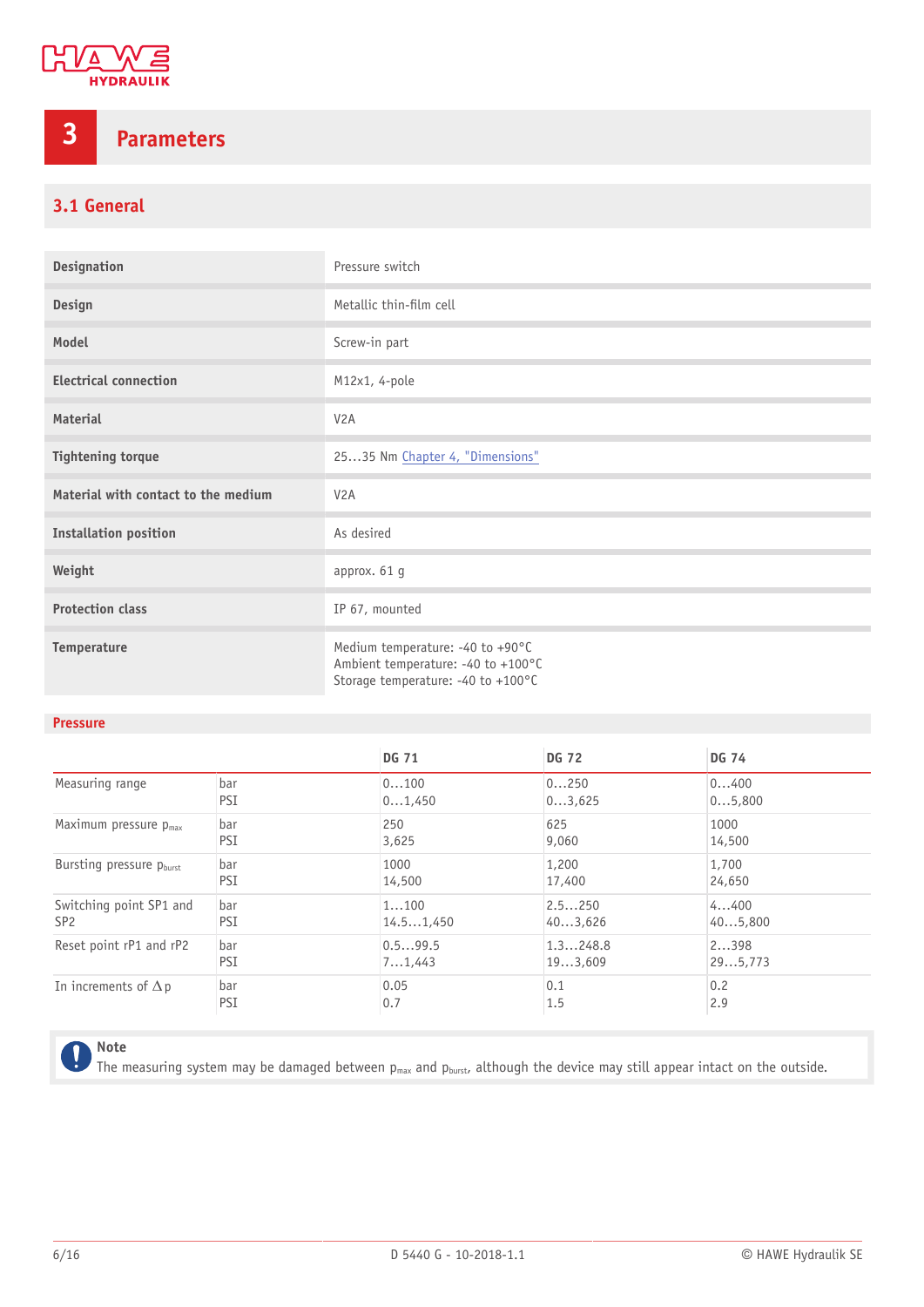

#### <span id="page-6-0"></span>**3.2 Electrical data**

| Version                                | PNP/NPN switching, programmable                  |             |                                                                                          |
|----------------------------------------|--------------------------------------------------|-------------|------------------------------------------------------------------------------------------|
| Operating voltage U <sub>B</sub>       | 18 to 30 DC, protected against polarity reversal |             |                                                                                          |
| Idle current I <sub>L</sub>            | $< 15$ mA                                        |             |                                                                                          |
| <b>Insulation resistance RISO</b>      | $> 100 \text{ M}\Omega$                          |             |                                                                                          |
| <b>Outputs</b>                         |                                                  |             |                                                                                          |
| Switching current IA                   | < 100 mA, overload-proof                         |             |                                                                                          |
| Voltage drop $\Delta U_A$              | $< 2 V$                                          |             |                                                                                          |
| Switching frequency f <sub>s</sub>     | $\leq$ 170 Hz                                    |             |                                                                                          |
| Switching cycles N                     | > 60 million                                     |             |                                                                                          |
| <b>Accuracy</b>                        |                                                  |             |                                                                                          |
| Switching point accuracy               | $< \pm 0.5$                                      |             |                                                                                          |
| Hysteresis                             | $< \pm 0.2$                                      |             |                                                                                          |
| Repeat accuracy                        | $< \pm 0.05$                                     |             |                                                                                          |
| <b>Reaction time</b>                   |                                                  |             |                                                                                          |
| Start-up                               | 0.3s                                             |             |                                                                                          |
| Response time of output T <sub>s</sub> | $<$ 3 ms                                         |             |                                                                                          |
| <b>Electrical connection</b>           |                                                  |             |                                                                                          |
| <b>Signal</b>                          | Pin                                              | Wire colour |                                                                                          |
| $\mathsf{U}_\mathtt{B}$                | $\,1$                                            | Brown       | $\overline{2}$<br>o                                                                      |
| OUT <sub>2</sub>                       | $\mathbf{2}$                                     | White       |                                                                                          |
| GND                                    | $\mathsf{3}$                                     | Blue        |                                                                                          |
| 0UT1/I0-Link                           | $\overline{4}$                                   | Black       | $+24V$<br>$\mathbf{1}$<br>PNP switching signal<br>$\sqrt{2}$<br>GND<br>3<br>I0-Link<br>4 |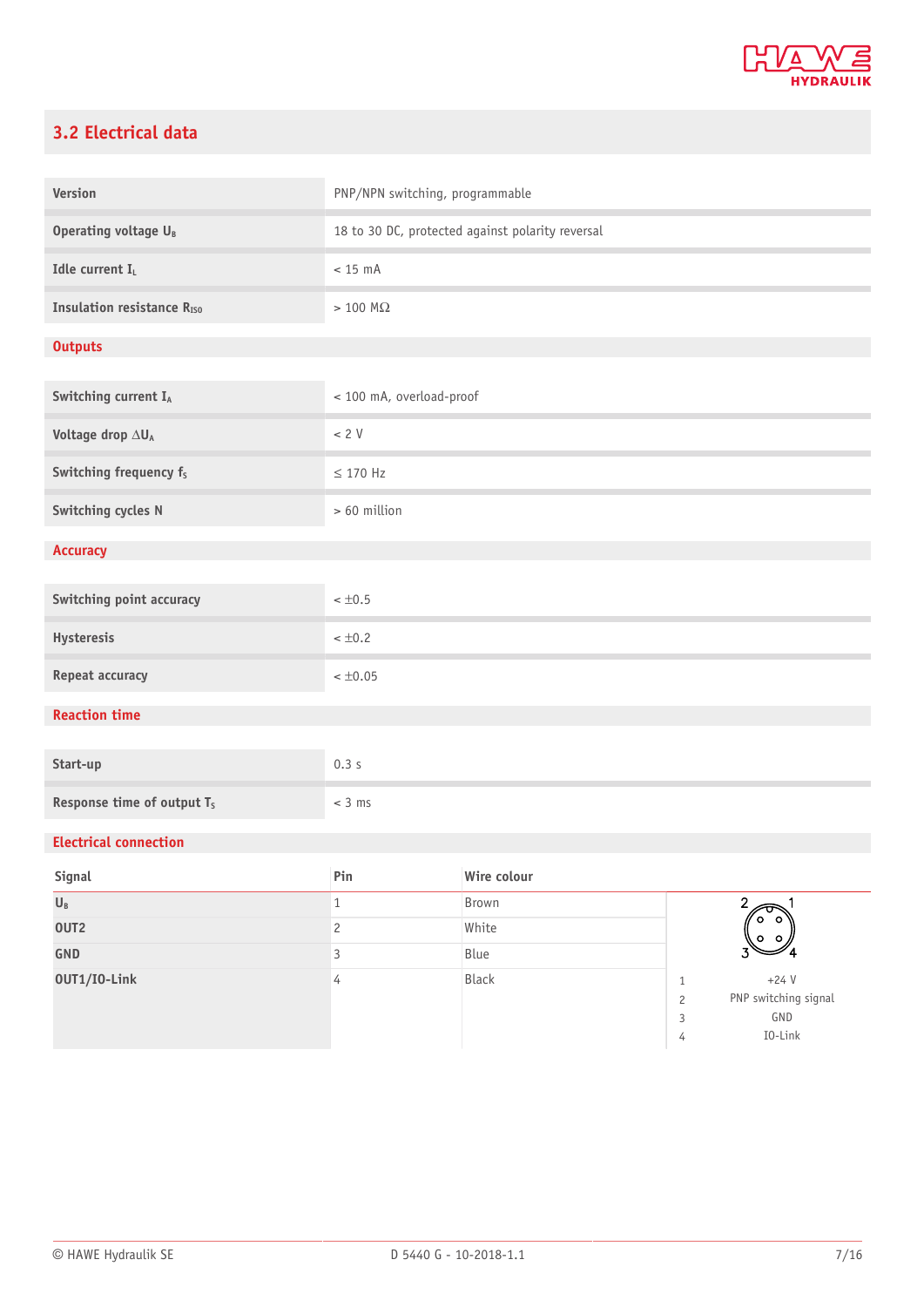

#### <span id="page-7-0"></span>**3.3 IO-Link communication**

| <b>Type</b>                | COM2 38 4 kBaud                                                                           |
|----------------------------|-------------------------------------------------------------------------------------------|
| Revision                   | 1.1                                                                                       |
| <b>SDCI</b> standard       | IEC 61131-9                                                                               |
| Device ID                  | DG 7 IO 1: 709 d/00 02 c5 h<br>DG 7 IO 2: 710 d/00 02 c6 h<br>DG 7 IO 4: 708 d/00 02 c4 h |
| <b>Profiles</b>            | Smart Sensor, Process Data Variable, Device Identification, Device Diagnosis              |
| SIO mode                   | Yes                                                                                       |
| Master port class          | Α                                                                                         |
| Analogue process data      | $\overline{c}$                                                                            |
| <b>Binary process data</b> | $\overline{c}$                                                                            |
| Cycle time                 | > 5 ms                                                                                    |

A superordinate IO-Link Master is required to use the IO-Link interface. Process and diagnostic data can be accessed directly using the IO-Link.

It is also possible to adjust the settings during ongoing operation.

<span id="page-7-1"></span>The device-specific IODD file will be provided on request.

#### **3.4 Acceptance tests and environmental tests**

| <b>EMC</b>                  | DIN EN 61326-1                        |
|-----------------------------|---------------------------------------|
| <b>Shock resistance</b>     | DIN EN 60068-2-27 50 g, 1 ms          |
| <b>Vibration resistance</b> | DIN EN 60068-2-6 20 g, 10 to 2,000 Hz |
| <b>MTTF</b>                 | 667.77a                               |

#### **For the scope of cULus:**

The device needs to be supplied by a galvanically isolated source that has a UL-approved fuse as a secondary system with a max. nominal current of either

a) 5 A at voltages of 0 to 20 Vrms (0 to 28.3 Vp) or

b) 100/Vp at voltages of 20 to 30 Vrms (28.3 to 42.4 Vp).

The device must always be connected using a listed (CYJV/7) or R/C (CYJV2/8) cable socket with suitable data in accordance with the "Condition of Acceptability".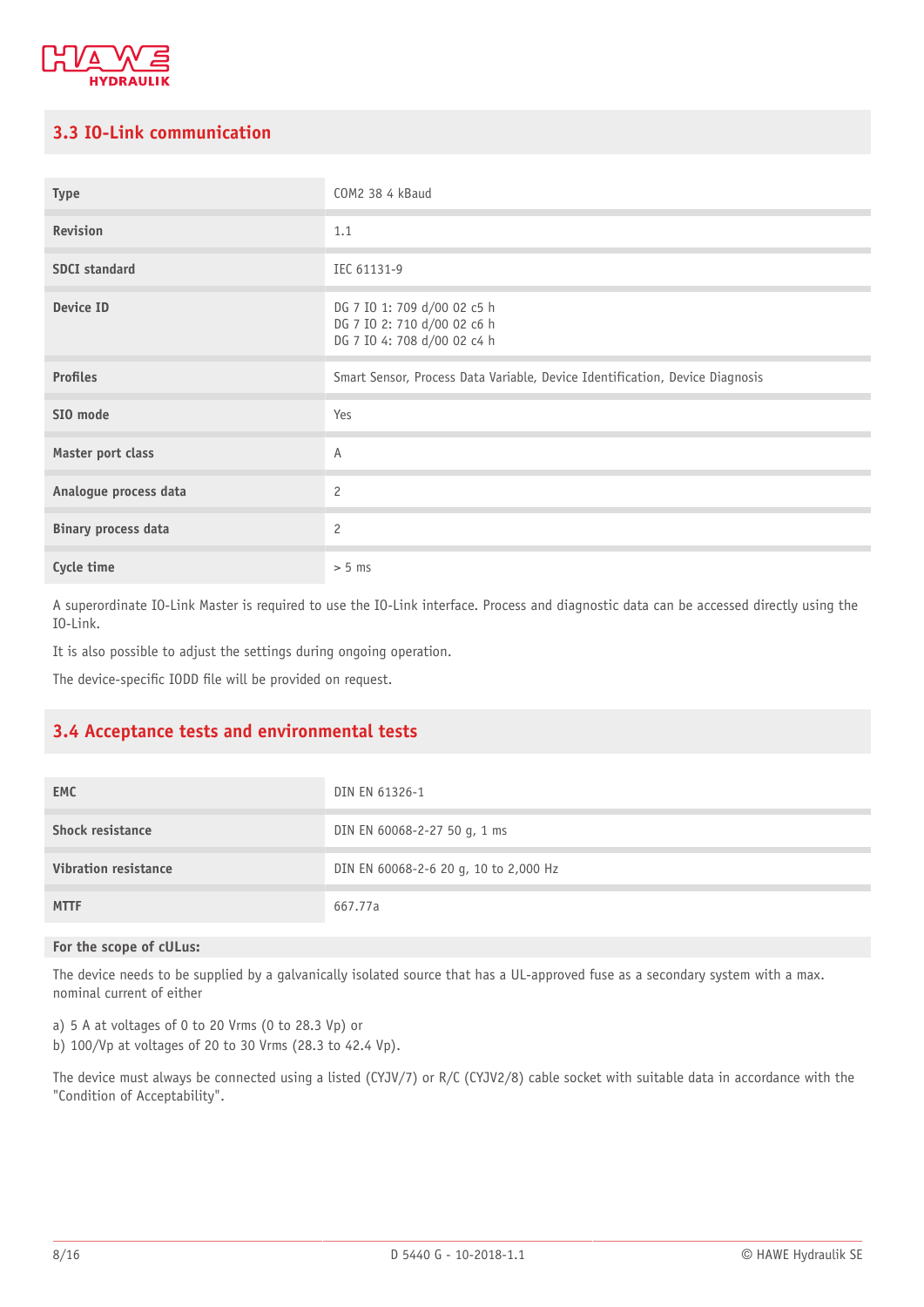

## <span id="page-8-0"></span>**4 Dimensions**

All dimensions in mm, subject to change.

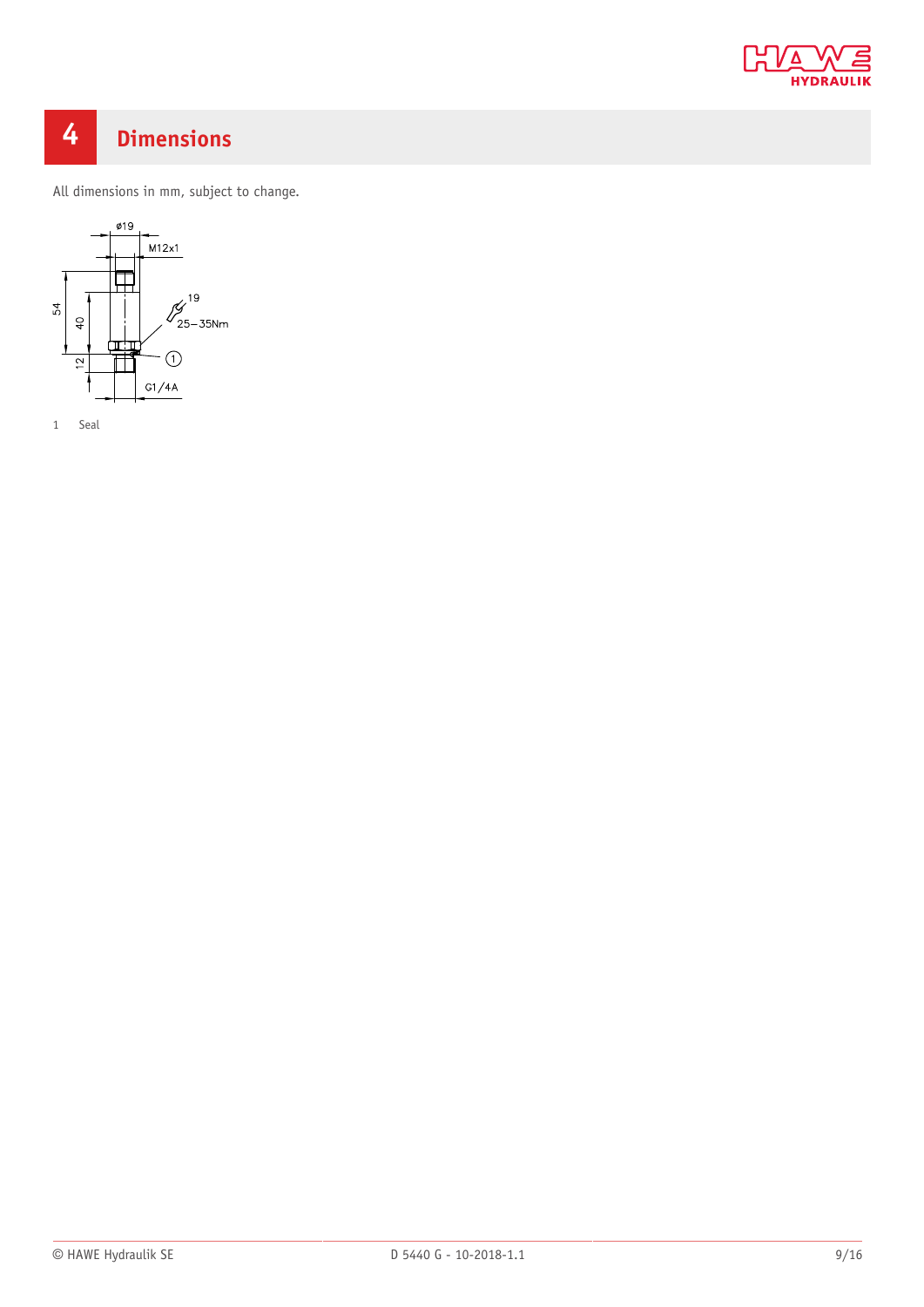

### <span id="page-9-0"></span>**5 Assembly, operation and maintenance recommendations**

#### <span id="page-9-1"></span>**5.1 Assembly**

Attach the electrical pressure switch to an appropriate process connection (also see Chapter 6.1, ["Accessories,](#page-13-1) spare parts and separate [components"\)](#page-13-1).

Tightening torque: 25 Nm to 35 Nm

De-energise your system and establish the electrical connection for the device using an M12 line connector (see [Chapter 6.1,](#page-13-1) ["Accessories,](#page-13-1) spare parts and separate components"). Please note that the assembly accessories are not included in the delivery of the pressure switch, and need to be ordered separately.

The device can be sealed to prevent unauthorised adjustment after definitive setting of the pressure switch.

#### **Note**  $\mathbf i$

Inadmissible excess pressures and pressure surges must be prevented because they may damage the device. To avoid or mitigate such effects, contact our specialist staff!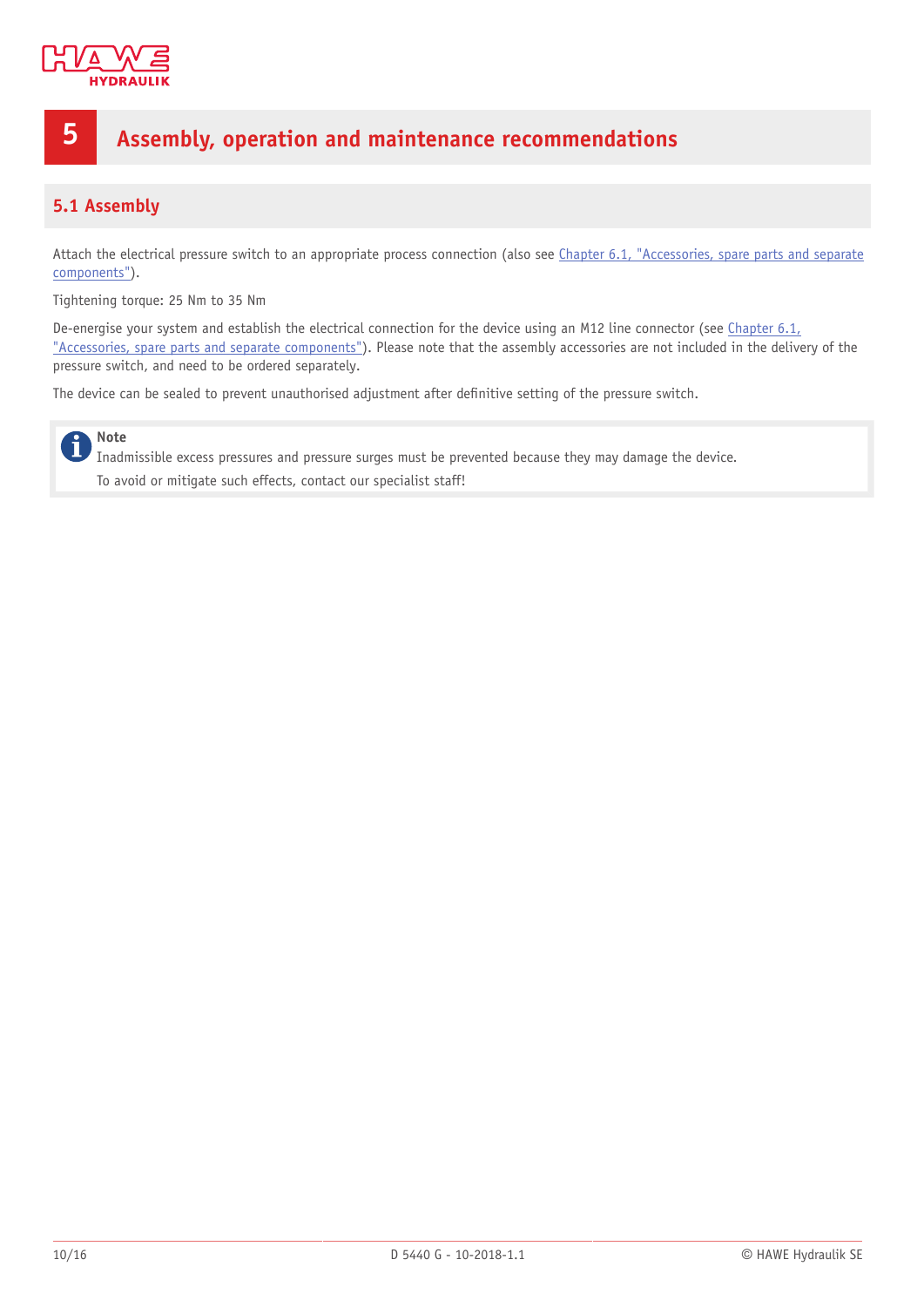

#### <span id="page-10-0"></span>**5.2 Switching function**

#### **Hysteresis N/O contact**

System pressure increases above the switching point SP.

- 1. The contact closes.
- ✓ A signal is present at the output.

System pressure falls below the reset point rP.

- 1. The contact opens.
- ✓ No signal is present at the output.



#### **Hysteresis N/C contact**

System pressure increases above the switching point SP.

- 1. The contact opens.
- ✓ No signal is present at the output.

System pressure falls below the reset point rP.

- 1. The contact closes.
- ✓ A signal is present at the output.

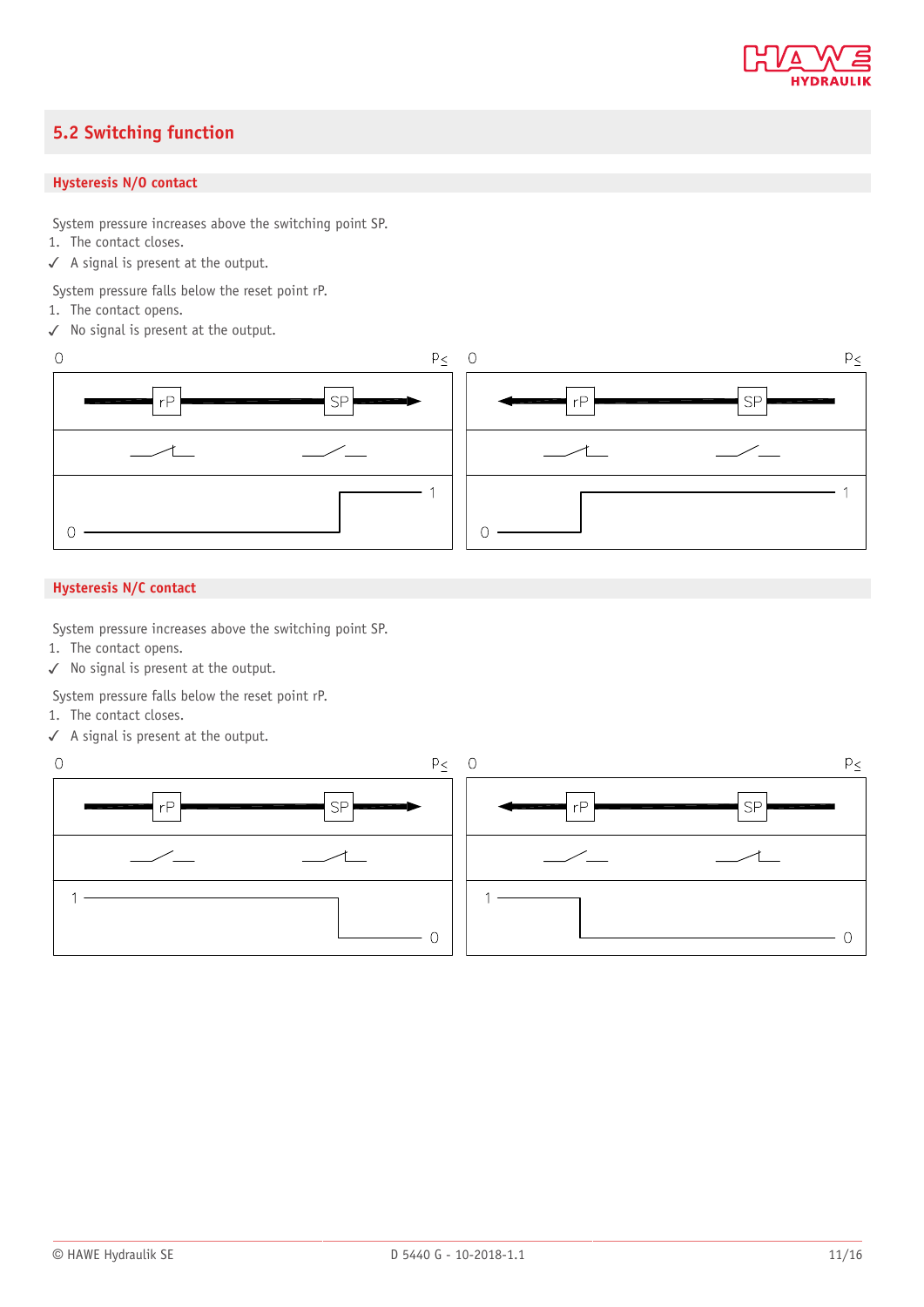

#### **Window function N/O contact**

The system pressure lies between the bottom window switching point FL and the top window switching point FH.

- 1. Both contacts are closed.
- ✓ A signal is present at the output.

The system pressure falls below the bottom window switching point FL or rises above the top window switching point FH.

- 1. One contact opens
- ✓ No signal is present at the output.



#### **Window function N/C contact**

The system pressure lies between the bottom window switching point FL and the top window switching point FH.

- 1. Both contacts are open.
- ✓ No signal is present at the output.

The system pressure falls below the bottom window switching point FL or rises above the top window switching point FH. 1. One contact closes.

✓ A signal is present at the output.

 $\circ$ 

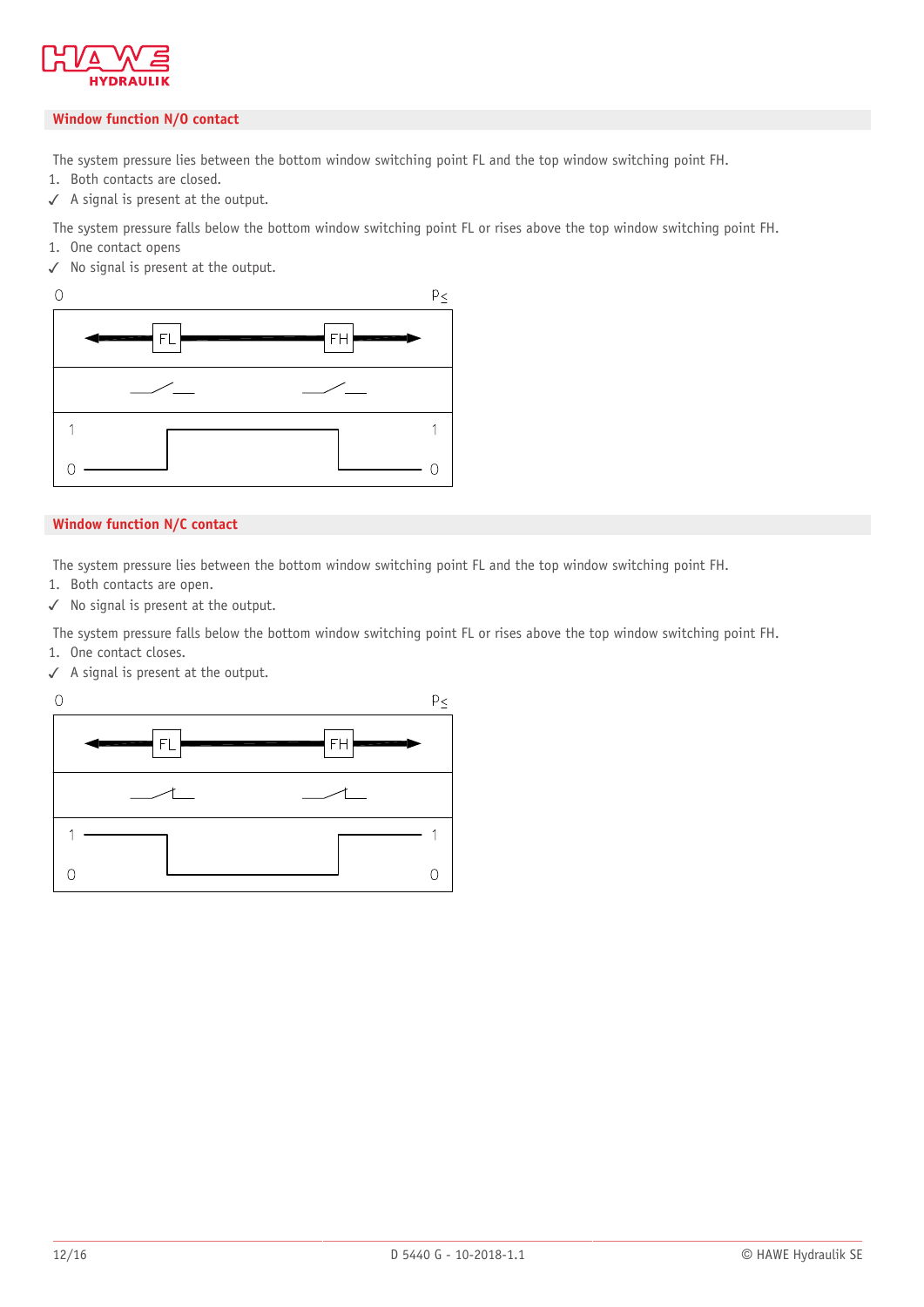

#### <span id="page-12-0"></span>**5.3 Adjusting the parameters using a PC**

IO-Link-compatible software is required in order to adjust the parameters using a PC (e.g. LINERECORDER SENSOR).

IO-Link interfaces are provided for connecting the pressure switch using a computer's USB interface.

- 1. Prepare the computer, software and interface.
- 2. Connect the IO-Link-compatible pressure switch to the IO-Link interface.
- 3. Follow the menu in the IO-Link software.
- 4. Adjust the parameters as required.
- <span id="page-12-1"></span>5. Commission the device.

#### **5.4 Adjusting the parameters using a memory plug**

A suitable memory plug can be used to write or transfer a parameter record onto the device.

- 1. Load a suitable parameter record onto the memory plug (e.g. using a PC or a pressure switch with the corresponding parameter settings).
- 2. Connect the memory plug between the pressure switch and the cable socket.
- When the power supply is switched on, the parameter record saved on the memory plug will be transferred onto the sensor.
- 3. Remove the memory plug.
- 4. Commission the pressure switch.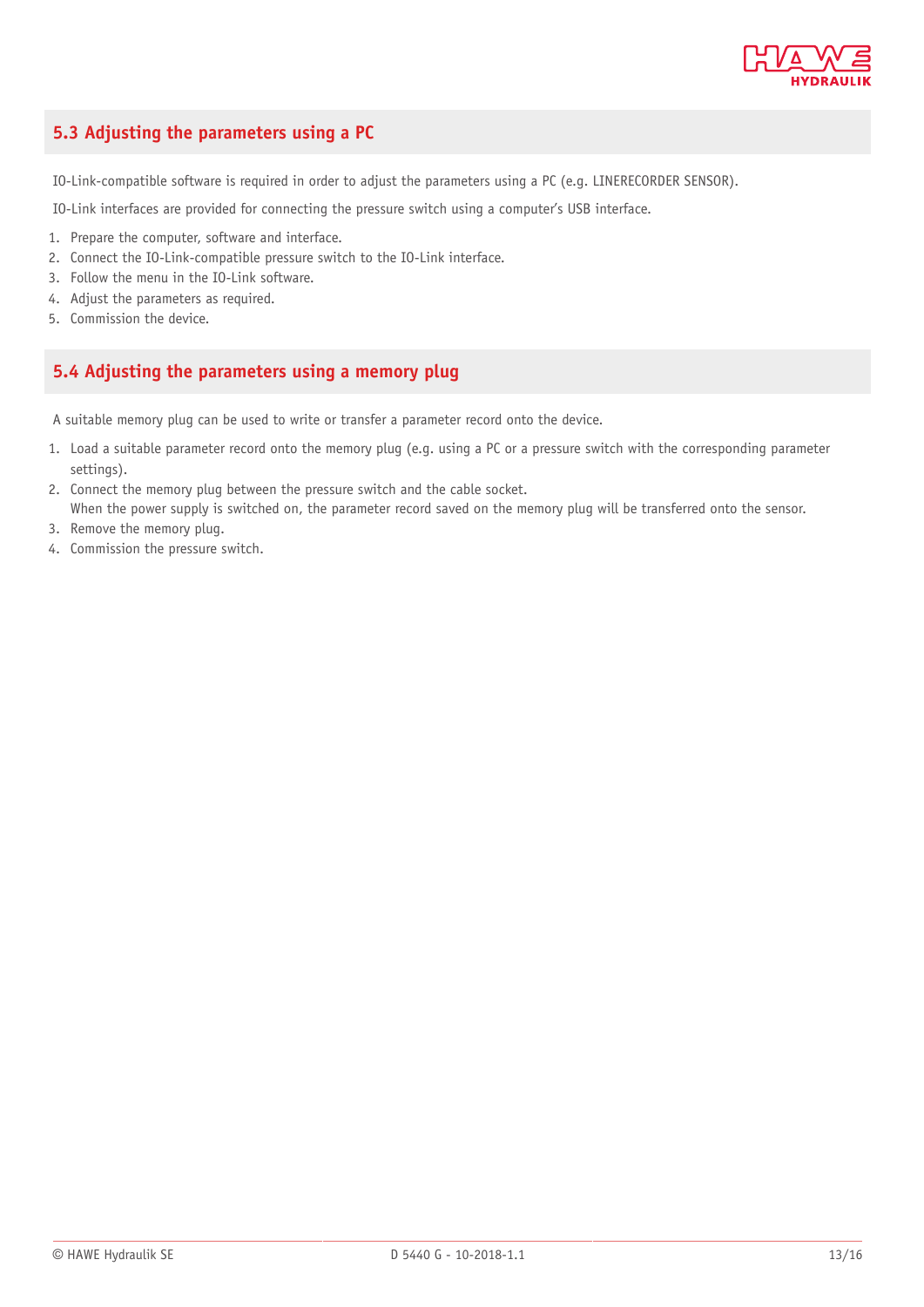

## <span id="page-13-0"></span>**6 Other information**

#### <span id="page-13-1"></span>**6.1 Accessories, spare parts and separate components**

| M12 connector              |                                                                                                 |
|----------------------------|-------------------------------------------------------------------------------------------------|
|                            |                                                                                                 |
| Order coding:              | MSD-T7                                                                                          |
| Order number:              | 6217 8048-00                                                                                    |
| Description:               | M12 line connector. 4-pole. Cable feed rotatable by 90°. Cable must be provided by the customer |
| <b>Flange adapter</b>      |                                                                                                 |
|                            |                                                                                                 |
| Order coding:              | Y9                                                                                              |
| Order number:              | 6800 6832-07                                                                                    |
| Description:               | Flange adapter                                                                                  |
|                            |                                                                                                 |
| <b>Mounting adapter</b>    |                                                                                                 |
| Order coding:              | X84G                                                                                            |
| Order number:              | 6900 1032-00                                                                                    |
| Description:               | Straight screw-in connector with G 1/4 (BSPP) internal thread, G 1/4 (BSPP) external thread     |
|                            |                                                                                                 |
| <b>USB IO-Link master</b>  |                                                                                                 |
|                            |                                                                                                 |
| Order coding:              | USB IO-Link master                                                                              |
| Order number:              | 4703 4415-00                                                                                    |
| Description:               | For connecting IO-Link-compatible sensors to a PC                                               |
|                            |                                                                                                 |
| <b>IO-Link memory plug</b> |                                                                                                 |
| Order coding:              | IO-Link memory plug                                                                             |
| Order number:              | 4703 4414-00                                                                                    |
| Description:               | For quick and easy adjustment of parameter settings on IO-Link sensors                          |
|                            |                                                                                                 |
|                            |                                                                                                 |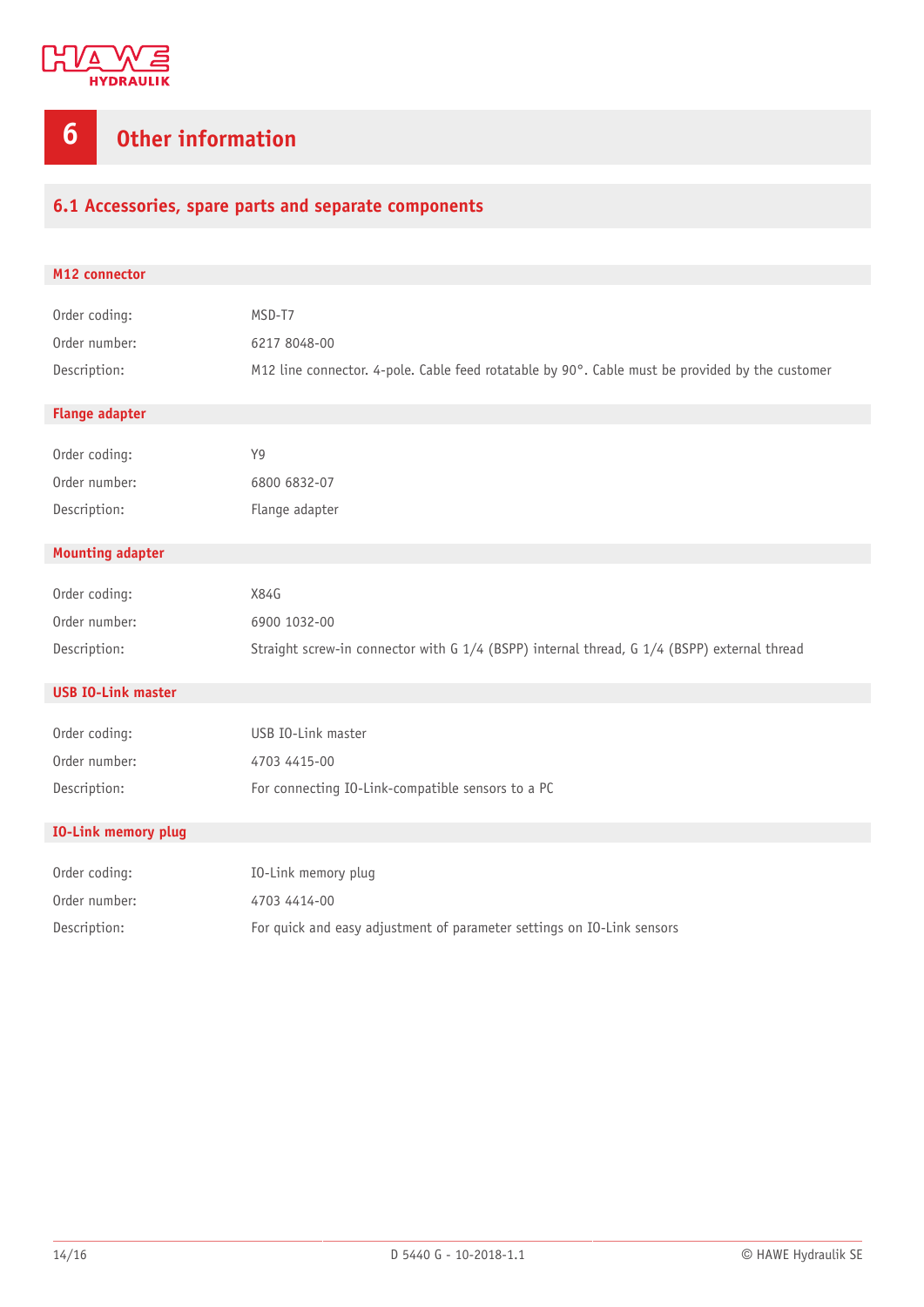

#### **MSD-T7 M12** Line connector



1 Cable feed rotatable by 90°

#### **X84G**

Straight screw-in connector G 1/4 (BSPP)



**USB IO-Link master**



- 1 USB, mini B type (socket)
- 2 Operating state LED
- 3 24 V DC
- 4 Fault/CH2 (DI/DO)/CH1 (C/Q)

**Y 9** Flange adapter







**IO-Link memory plug**



1 Connection for power supply and output signal

2 Connection for temperature sensor